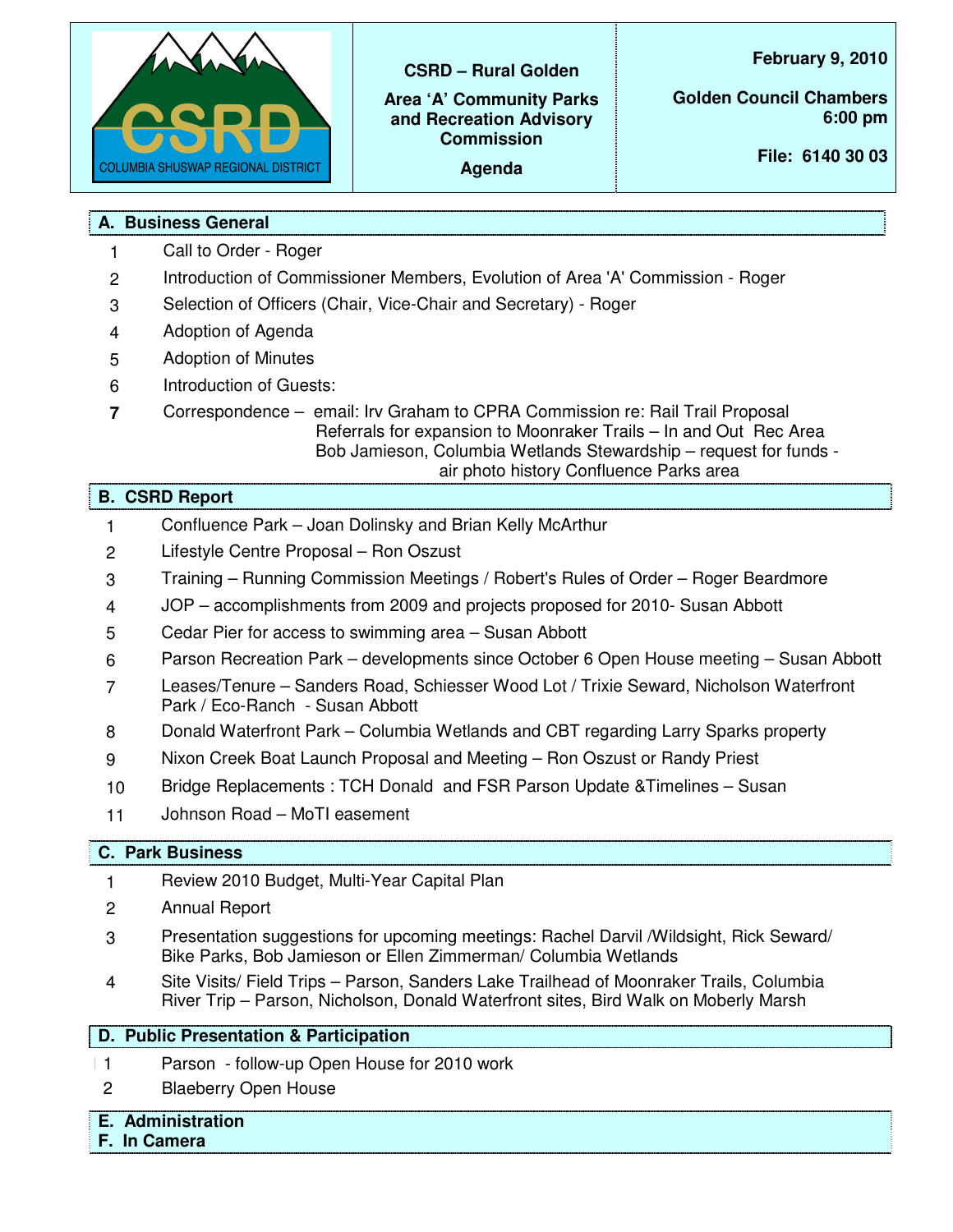| ∥G.<br><b><i><u>Property</u></i></b> | <b>Adjournment / Next Meetings</b> |     |      |  |
|--------------------------------------|------------------------------------|-----|------|--|
| April                                |                                    | une | `ıt∆ |  |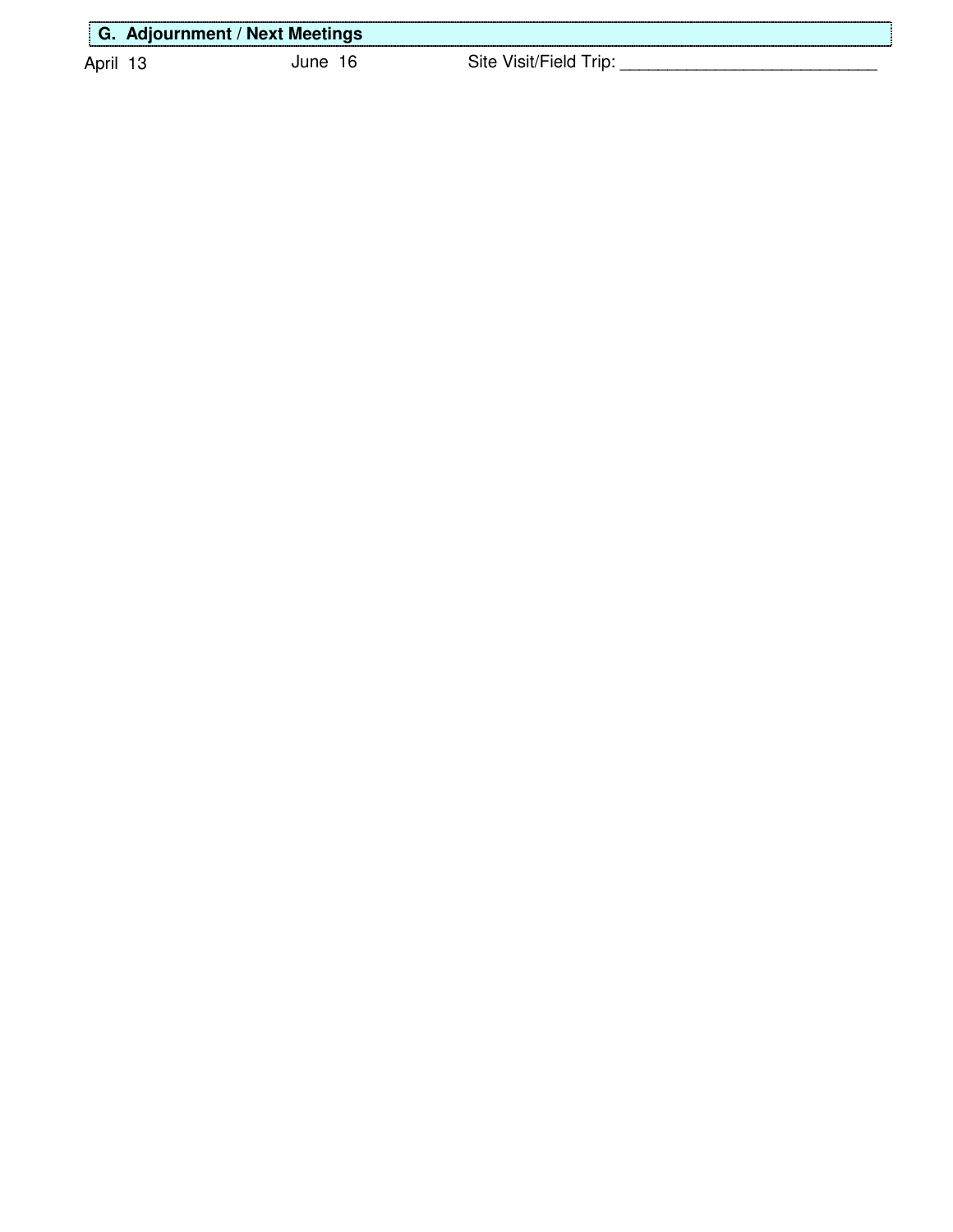# **Area 'A' Community Parks & Recreation Advisory Commission**

Minutes of Commission Meeting held February 09, 2010 in the Golden Town Hall, Golden.

| <b>Present</b> | <b>Commissioners:</b>                            | <b>Ex Officio:</b>                                  |  |
|----------------|--------------------------------------------------|-----------------------------------------------------|--|
|                | Rose Archibald                                   | Chris Hambruch                                      |  |
|                | <b>Grant Arlt</b><br>Julie Caldwell (Vice-Chair) | Ron Oszust (absent)                                 |  |
|                | Joan Dolinsky (Secretary)<br>Irv Graham          | Staff:                                              |  |
|                | <b>Randy Priest</b>                              | Susan Abbott                                        |  |
|                | Justin Telfer (late arrival)                     | Roger Beardmore                                     |  |
| <b>Absent</b>  |                                                  |                                                     |  |
|                | Michelle Pinard                                  | <b>Public:</b>                                      |  |
|                | <b>Cherie Elliott</b><br>Jenny Klafki (Chair)    | <b>Guests: Bryan Kelly McArthur</b><br>Laura Archer |  |

#### **A. Business General**

- **1 Call to Order** The meeting was called to order by Roger Beardmore at 6:15pm.
- **2 Introduction of Commission**  Commissioners, Ex-officio members, staff and guests introduced themselves around the table. New Faces: Grant Arlt, Commissioner and Chris Hambruch, Ex Offico, and Liaison for Golden Town Council.
- **3 Selection of Officers** By earlier telephone call, Jenny Klafki declared interest in the Chair's position – no other nomination for chair declared; confirmation from Jenny will declare her the Chair. Julie Caldwell volunteered as Vice-Chair, and Joan Dolinsky accepted the position of Secretary. In the Absence of a Chair, Roger continued to chair the balance of the meeting.
- **4 Adoption of Agenda** Addition of Item 11 to CSRD Reports by Julie Caldwell – Old Johnson Road. Moved to adopt agenda as amended. Priest/Archibald. Accepted. **A-2010-01-01**
- **5 Adoption of Minutes** Moved to adopt. Caldwell/Graham. Accepted. **A-2010-01-02**
- **6 Introduction of Guests** Laura Archer, Golden Area Initiatives, presenting for Ron Oszust on the Lifestyles Centre Study and Proposal Brian Kelly McArthur, amateur botanist, presenting a report on Confluence Park with Joan Dolinsky.

#### **7 Correspondence** 1. email: Irv Graham to Area 'A' CPRAC re: Columbia River Greenways Alliance proposing a grant application to B.C. Transmission Corporation for funding a the 180 km trail; Canal Flats to Donald, along the West Bench. Deadline is March 15<sup>th</sup> and Irv requests CSRD support this application and (financial) support for research/survey of heritage values on the north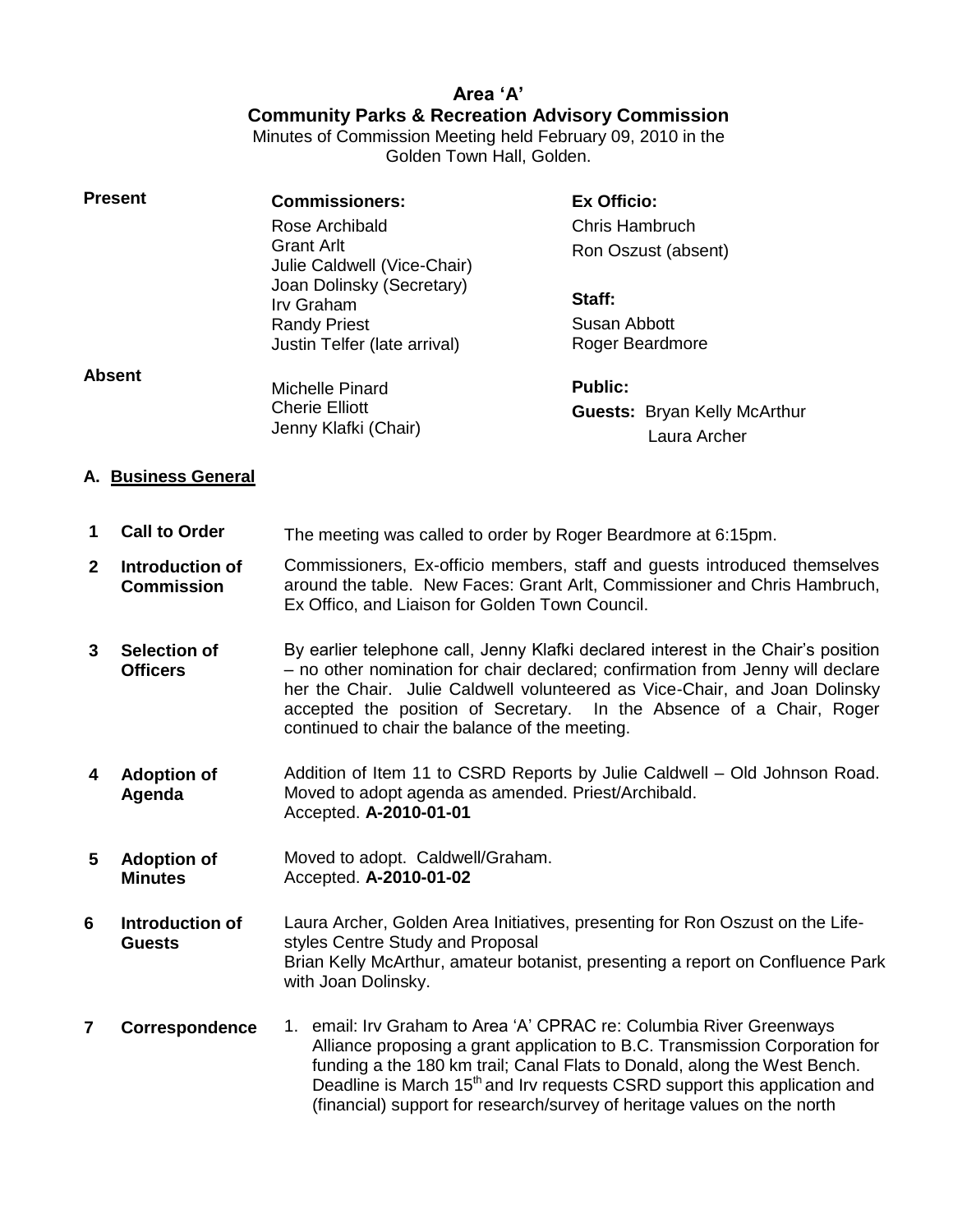section of the 180 km proposed trail. Clarification was made that the CSRD cannot financially support any project that is not part of the Area 'A' Parks Plan. Irv Graham made the following two part motion:

that the Golden Heritage Rail Trail be added to the Area 'A' Parks Plan; and that Area 'A' CPRAC support a project to locate, survey, map and assess heritage values on the north section of rail beds along the West Bench from Kicking Horse Mountain Resort to Donald.

Chair requested a seconder, when no seconder came forward, the Chair ruled the motion would not be considered.

Add this topic for discussion to the next agenda for further discussion.

- 2. Referral from the Golden Cycling Club to (a) add/improve trails for direct trail access between the Town of Golden and the Moonraker Trail system and (b) for greater connectivity within the existing trail system.
- 3. email from Bob Jamieson, of the Columbia Wetlands Stewardship Partnership (CWSP); requests financial support of approximately \$2000 for acquiring historic air photos series of Confluence Park area – showing flood history 1947, 1970 and 2004. Discussion did not generate support for this request.

### **B. CSRD Report**

**1 Confluence Park –** Presentation by Joan Dolinsky and Bryan Kelly McArthur - B.C.Transmission Corporation gave Wildsight  $\sim$  \$2000 to develop a remediation plan of environmental damage for the Invermere to Golden transmission extension. The primary site of concern is a riparian area, known as Confluence Park, an area subject to flooding and habitat for a plant found on BC's Species at Risk Red List as endangered, being found in only 4 sites in BC. This information has been corroborated by MOE's conservation data. The species is also red-listed in Russia and the UK.

> The habitat eco-type covers less than 0.4% of the Columbia River Wetland area yet contains many species considered to be rare. The primary site identified for preservation has been transformed over the last 10 years from pristine to heavily damaged by trucks and ATVs; the current motorized use is not historical. The area of concern is not in the Wetlands Management Area (WMA). GBRAC classifies it as Motorized Crown land. In Wildsight's view, the area should be blocked off.

> MoTCA (Ken Gibson/Aina Cernenoks) declare the site too large for rehabilitation and will not consider this as an option in their program.

> MoT's is currently assessing the site as a compensation site. The species was found within the scope of work near Donald but was inadvertently destroyed. MoT may also have future plans for a new bridge over the Columbia River to Kicking Horse Mountain Resort and this issue may compound the intent to preserve it.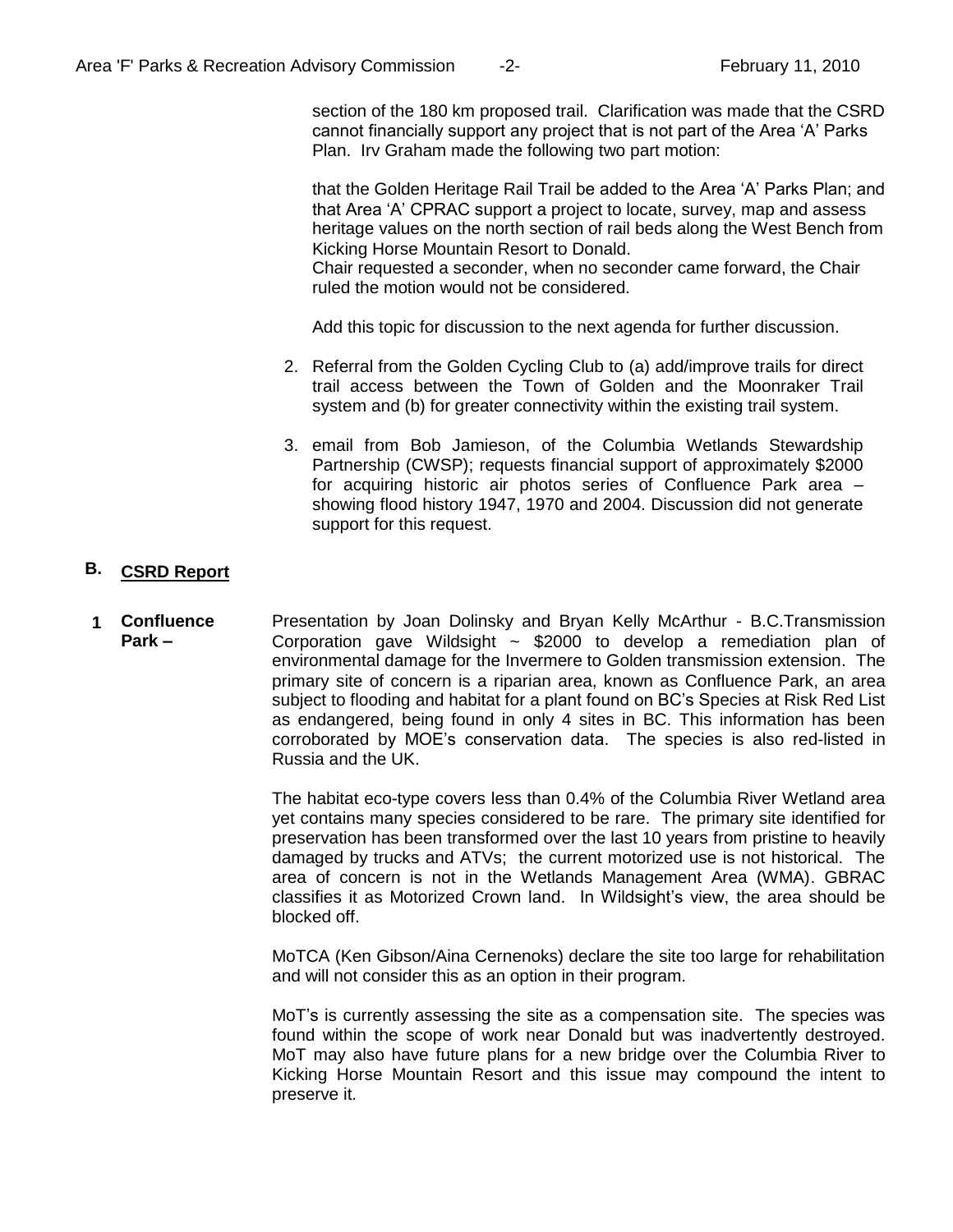Brian Gibson is the contact for motor-cross use to determine if we may be able to separate the motorized area from the sensitive sites.

Susan will be working on this project with Joan. Budget should be identified for 2010, as fencing may be required.

- **2 Lifestyle Centre Study** Laura Archer, Golden Area Initiatives, presented the Lifestyles Centre Study for Ron Oszust. GAI commissioned a feasibility study for an enhanced aquatics centre on Crown land adjacent to the Visitor Information Centre, off the Trans-Canada Highway. The proposed center features a 'wave loch' park for kneeboards, skim-boards etc., which would expand the market area to Revelstoke and Calgary. These two critical features; eligibility for a Free Crown grant of land and the 'Wave-Loch' make this proposal substantially different from the Aquatics Centre past proposal for a new Aquatics Centre in the town several years ago. GAI's mandate is to express values of the community, meet existing community need and generate revenue. Next step is to involve local government in pursuing feasibility.
- **3 Training – for Commissioners** This would be a ½ day course of 5-6 hours running from 9am-2pm. Proposed dates Thursday  $25<sup>th</sup>$  February or Saturday  $6<sup>th</sup>$  March. Susan will email to confirm dates by email.
- **4 JOP –2009 accomplishment and 2010 proposal** Susan summarized the 2009 accomplishments by JOP that included many sites in the Area 'A' Parks Plan and requested a budget allocation of \$5000 for 10 sites in the Parks Plan to support the 2010 JOP application. The sites are as follows; Canyon Creek Trailhead, Mummery Glacier Trailhead, Split Creek Trail, David Thompson Recreation Site, Valenciennes Canyon Trail, Kinbasket Lake Access, Esplanade Recreation Site, Susan Lake, Nine Bay Lake.

CSRD funds would supplement materials and equipment rental not eligible for JOP funding. Commissioners endorsed this expenditure in the 2010 budget and will discuss with other budget issues later on this agenda.

- **5 Cedar Lake Pier** Discussion of a pier at Cedar Lake Recreation Site to give access to swimming depth water. No decision made, further discussions needed at the next meeting. Complications involve RAR approval, etc.
- **6 Parson Recreation Park**  At the October  $6<sup>th</sup>$  Open House, the residents identified the highest priority for 2009 to be a skating rink ready for flooding by Christmas 2009. A new waterline, electric service, skating rink lights toilet building and utility building were installed before Christmas 2009. Unfortunately, the weather this year has been so warm that ice could not be made for skating. A second Open House will be called to determine priorities for 2010 and a multi-year development plan for the balance of the site.

#### **7 Leases/Tenure** a) A 20 year lease is ready in the works for the south access to the Moonraker Trails over Sanders and Huegle properties.

b) Currently, there are three location options for the Blaeberry Community Park but none of them ideal and all of them requiring varying degree of road development for access. Mark Dasher has been asked to review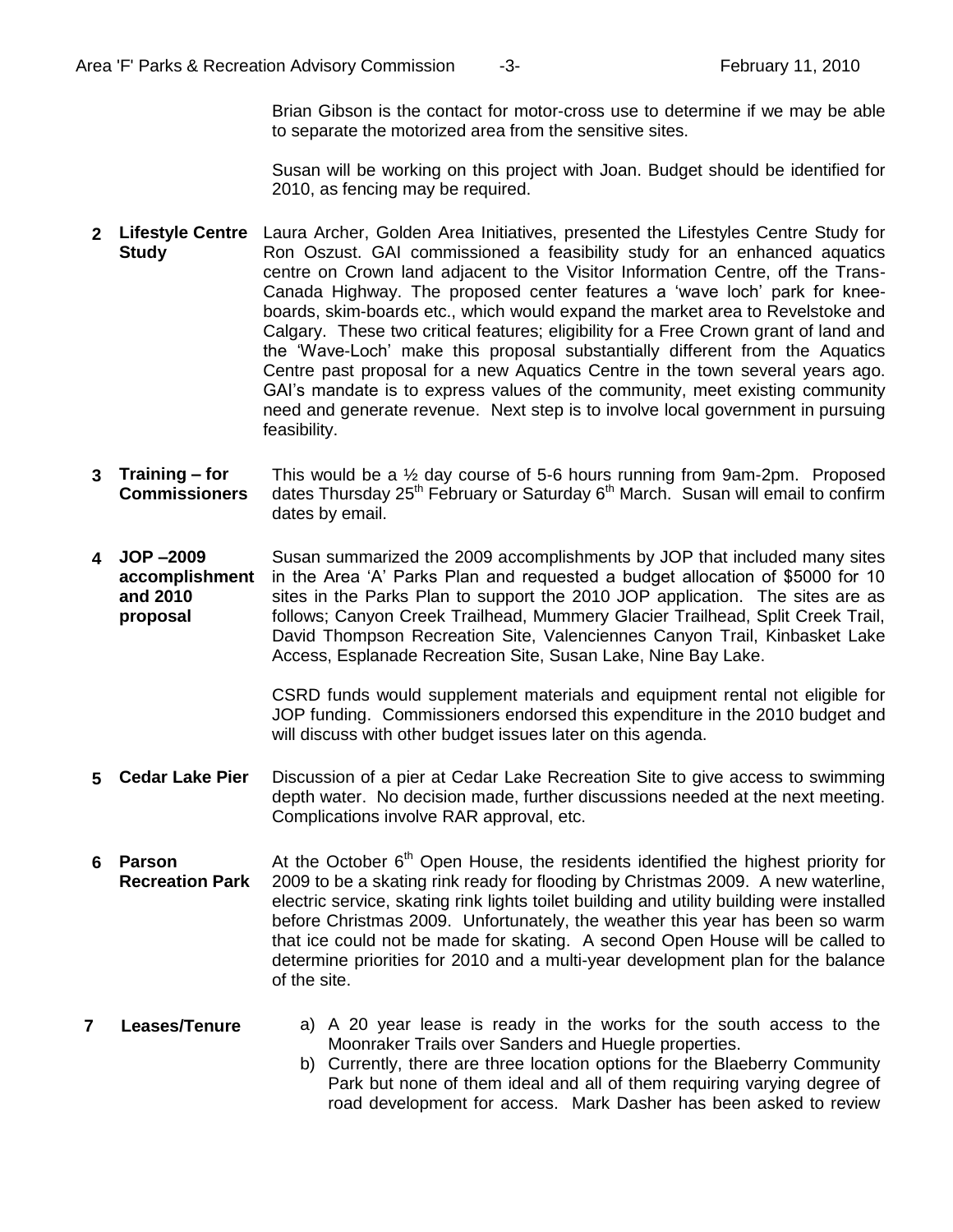each site and provide a general estimate for road access costs. Susan to determine a suitable date for a public Open House for Blaeberry residents to review and comment on features for the park and preferred location.

- c) Blaeberry Community Park three choices are on the table now. Before a decision is made on the Scheisser property, Trixie Seward property or the CSRD-owned parcel in Goat Crescent, Randy Priest has requested a geophysical study to assess suitability. Susan will call Mark Dasher for assessments.
- d) Nicholson The Eco-Ranch (McIsaac Property) lease is underway for a river access and waterfront park. There are good possibilities of including some campsite here to service multi-day river trips.
- e) ILMB reports processing time for Licence of Occupation application is now 8 to 9 months; if First Nations are to be consulted, this may add another 4 months.
- f)
- **8 Donald Waterfront Park** Larry Sparks has the 25 acres adjacent to the Donald Bridge for sale (\$400,000) and contacted the CSRD, Columbia Basin Trust (CBT) and Columbia Wetlands Stewardship Partnership (CWSP). CWSP is encouraging this river access, outside the WMA boundaries. The CSRD has only \$100,000 in its acquisitions fund. Larry offered the CSRD an option of 5-6 acres (price range of \$150,00 - \$200,000) to make the land affordable while ensuring the boat launch area remains public. A partner in the purchase would still be needed. Susan spoke with CBT and CWSP about possibilities. Randy Priest suggested that Susan meet Paul Ricard, owner of the Donald mill site to review possible launch sites there. Randy will contact the owner and set up an introduction for Susan.
- **9 Kinbasket Lake Access at Nixon Creek**  Randy Priest and Ron Oszust attended the meeting; Randy reports. This is the low water access to the reservoir but because of the poor conditions, the road north of the causeway was closed this year. Chris H. expressed interest in the Parks Board supporting a call for BC Hydro to keep the road open to this launch spot. This is not in the Parks Plan.
- **10 Bridge Replacement Projects** Parson – Four small bridges over bridge across the wetlands to be replaced this summer. Main channel bridge scheduled for 2011, if budget allows. Original intention of boat launch downstream from new bridge not feasible. Susan to contact Tembec to extend current Recreation Use Agreement to include a site upstream of the new bridge abutments. Donald – MOT plans do not include a boat launch. Best offer now is cooperation, where feasible. Sparks property an option, old Donald millsite, possibly an option. May also address the Conservation site proposal in the Parks Plan of the Free Flowing Columbia River.
- **11 Johnson Road** Julie Caldwell Johnson Road is in our parks plan as a potential trail about 5 km. long. Some of the properties are for sale and we have an interest in keeping public access here. Susan will look into this.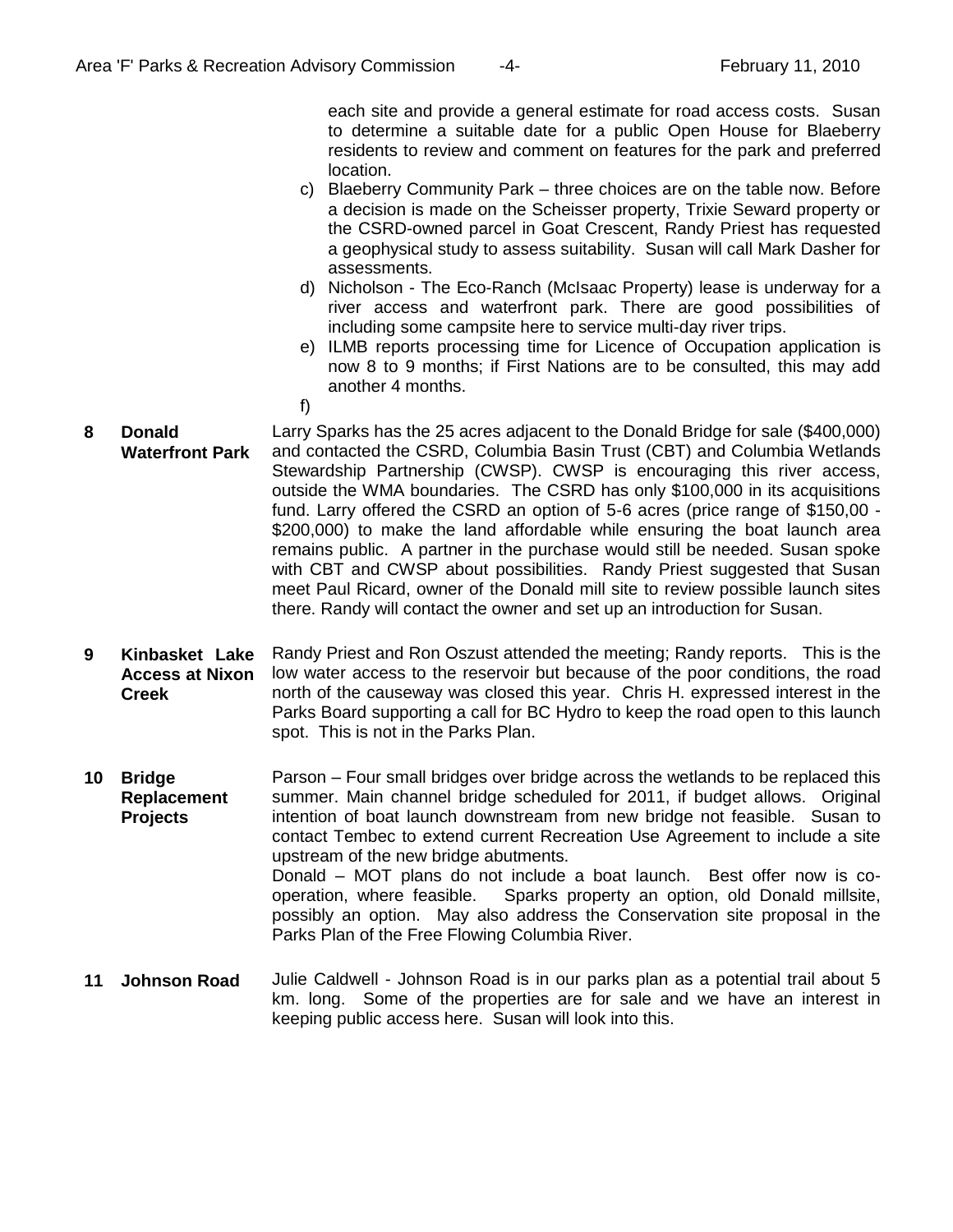### **C. PARK BUSINESS**

- **1 Review 2010 Budget, Multi-Year Capital Plan** Susan will send a synopsis of the 2010 budget to all by email. Irv motioned that the Area 'A' CPRAC budget include the \$5000 to support the JOP proposal, Justin seconded. Motion approved. **A-2010-01-03**. Roger confirms that voting on the final budget can be done through email.
- **2 Annual Report** We need to write an annual report. A brief summary and key messages to send to the board about how the Commission operates and how you would like to see it run in the future. We can use the format that Jenny put together for last year. Randy offered to do this by the first part of March.
- **3 Presentations By Partners and Public** We will set up a date to have presenters come. This will be separate from and in addition to our regularly scheduled meetings. We will invite Rachel Darvil (Wildsight), Rick Seward (Bike Parks), Bob Jamieson or Ellen Zimmerman (Columbia Wetlands). Other people to add to presenters include Kindy(CBT) and Colleen/ Golden Museum and Historical Society.
- 4 Site Visits/ Field A river trip including new parks development was mentioned and a trip date for **Trips** June is anticipated. Details for next meeting and by email.

### **D. PUBLIC PRESENTATION**

|                   | 1   Parson Open   Follow up Open House to determine projects in 2010. Susan to schedule. |  |  |
|-------------------|------------------------------------------------------------------------------------------|--|--|
| <b>House</b>      |                                                                                          |  |  |
| 2   Blaeberry     | Present current options for siting the Blaeberry Community Park - strengths and          |  |  |
| <b>Open House</b> | weaknesses of each site. Features desired by the community. Susan to schedule.           |  |  |

### **G. ADJOURNMENT**

**Next Regular April 13, 2010, 6:00 pm Meeting Golden Town Hall, Council Chambers Visit website for agenda and copy of the minutes of this meeting;** http:\\www.csrd.bc.ca

**A-2010-01-04** Meeting adjourned at 9:30 pm Telfer/. CARRIED

**Certified Correct**

**\_\_\_\_\_\_\_\_\_\_\_\_\_\_\_\_\_\_\_\_\_\_\_\_\_\_\_\_\_\_\_** Chair

**\_\_\_\_\_\_\_\_\_\_\_\_\_\_\_\_\_\_\_\_\_\_\_\_\_\_\_\_\_ Secretary**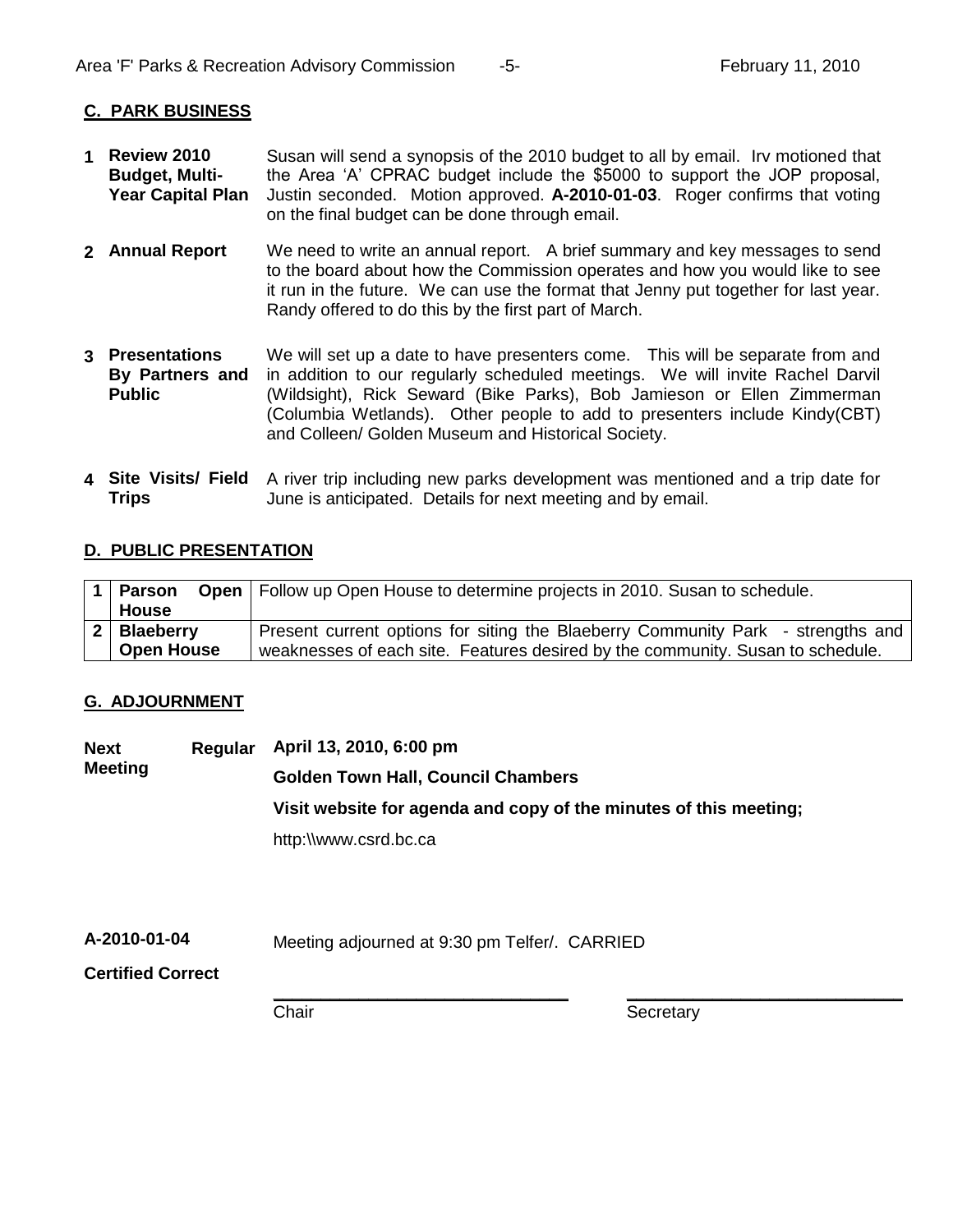### **Area 'A' Community Parks & Recreation Advisory Commission** Minutes of Commission Meeting held April 13, 2010 Town of Golden Hall, Golden, BC.

### **Present:**

#### **Commissioners:**

Jenny Klafki (Chair) Julie Caldwell (Vice-Chair) Joan Dolinsky (Secretary) Rose Archibald Grant Arlt Cherie Elliott Irv Graham Randy Priest Justin Telfer

**Ex officio:**  Chris Hambruch

**Staff:**  Susan Abbott Roger Beardmore

**Absent:**  Ron Oszust Michelle Pinard

### **A: Business General**

#### **1. Call to Order**

The meeting was called to order by Jenny Klafki at 6:35 pm.

#### **2. Adoption of Agenda**

The agenda was amended with the following additions: **CSRD Reports**:

Pier/Floating Dock at Cedar Lake

### **New Business:**

 Horse Creek Delta Access to the Columbia River – Grant Arlt Parson Bridge Boat Access – Grant Arlt Golden Heritage Rail Trail – Roger Beardmore Spring Clean Up – Irv Graham

**MOTION:** To adopt amended agenda . **MOVED/SECONDED BY:** Randy/ Cherie **VOTE:** Carried **MOTION #**: **A-2010-04-01**

**3. Adoption of Minutes MOTION:** To adopt minutes of the February 09, 2010 meeting **MOVED/SECONDED BY:** Joan/Randy **VOTE:** Carried **MOTION #**: **A-2010-04-02**

**4. Correspondence -** none

#### **B: Public Participation**

**1. Columbia Wetlands Stewardship Partnership Meeting (CWSP) April 12,2010** - As per the invitation, Susan updated the CWSP on the three river access sites in the Area 'A' Parks Plan and Confluence Park. The CSRD plans to build a waterfront parks at Parson and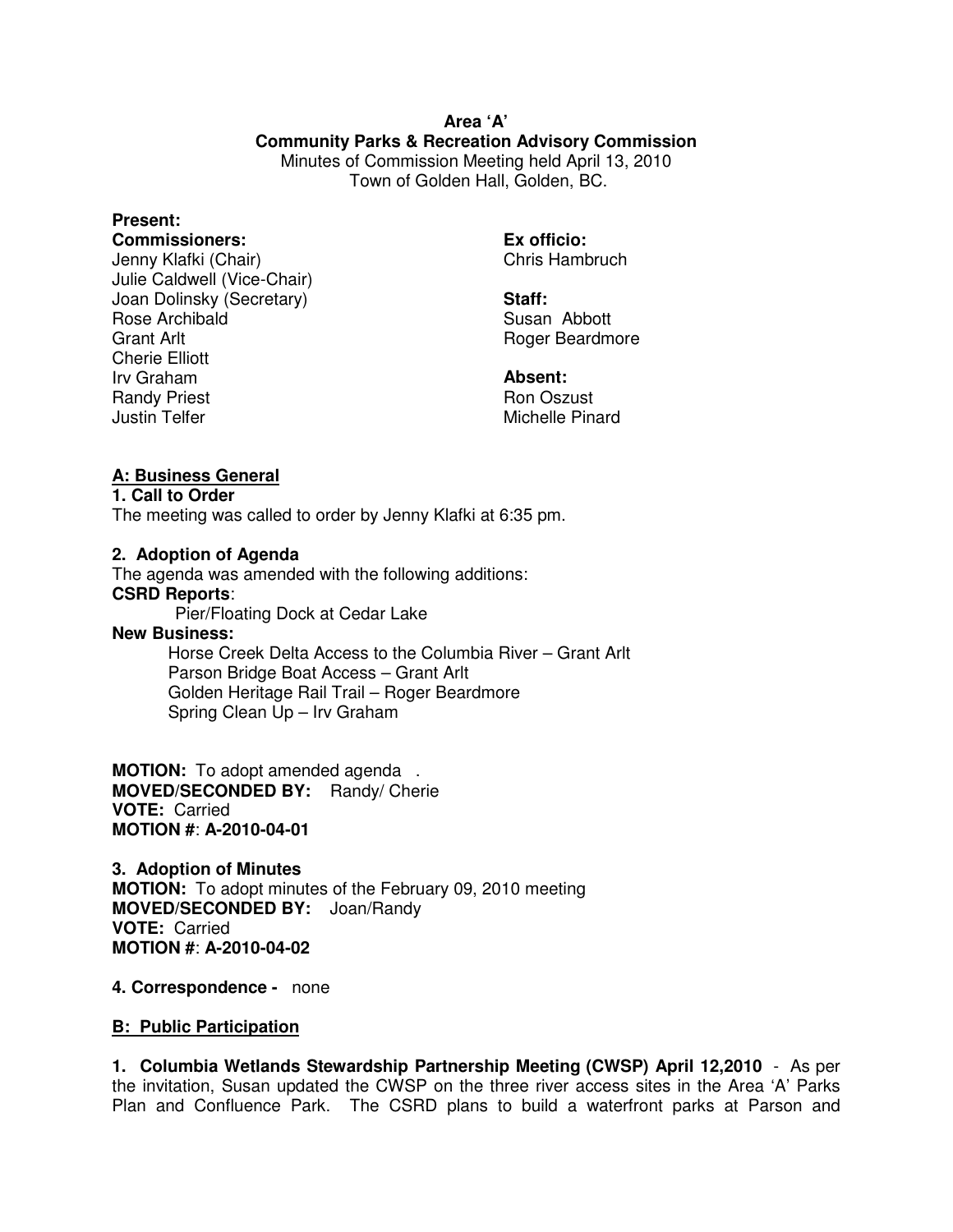Nicholson in 2010. The site designs will include boat ramps as part of the park amenities, however, the CSRD honours their earlier commitment to the CWSP to withhold any boat ramps until the Federal Government Office of Boating Safety makes a decision on motorized access to the wetlands and CWSP endorses the plan. Susan will work with the River Access Committee of CWSP. All CSRD plans for waterfront parks/river access to the Columbia River will be reviewed by land owners, Area 'A' Parks and Recreation Advisory Commission (CPRAC), CWSP, the public and where applicable, MoF, MoE and MoTCA.

**Parson** The Ministry of Forests (MoF) plans to replace the bridge over the main channel of the Columbia in 2011. The CSRD plans to design, secure tenure, and build some components of a waterfront park in 2010. The most realistic place for a boat launch is upstream of the new bridge abutment on the eastern side of the river (Tembec property). Grant would like to see this wheel chair access. A dock is not a reasonable amenity due to river current, debris, changing water levels. Depending on the site, there may be sufficient room for a wheelchair ramp but it would just be to water's edge.

Grant will meet Susan and anyone else interested at 5:00pm April 22 at Parson Bridge to demonstrate where he currently launches his boat. Any one interested in this site is welcome to join them.

**Nicholson** Susan had a meeting and site visit with lessees of the Golden Eco-Adventure Ranch (McIsaac property). They are keen to have waterfront park and eventually a boat launch on the property. The topography and river course are more suited to wheelchair access at this site and will be considered throughout the park design. Susan is waiting on a return call from the lessee to understand their considerations for a lease agreement. Susan to follow up.

**Donald** The redesign of the bridge does not permit access to the river on either side due to topography, current, erosional patterns. We have switched our focus to potential sites on the old Donald Mill Site but a site has not been selected at this time.

**Confluence Park** No river access here. Due to a number of circumstances, this site may become a MoE BC Conservation Area. Discussions established there is great confusion between the existing Confluence Park within the Town of Golden boundaries and the CPRAC has agreed hence, to refer to this area as Confluence North.

### **2. Blaeberry Community Park Open House (April 12, 2010) 6:30 – 10:00 pm**

Twenty one people came to Blaeberry Rec Park Open House. Participants reach consensus on the following points: (a) none of the proposed locations are ideal (b) public open space for recreation is desirable (c) the community would like some facility for community events and, (d) there is little support for a community fire service. Discussion expanded to include potential sites on private land already used for community events. The CSRD-owned property at Goat Crescent could be sold as it is inappropriate for a community park and the money used for purchase of a suitable property, as several are for sale.

#### **3. Parson Recreation Park to be held April 22, 2010 7:00 – 9:00 pm**

The CSRD staff will host an Open House for the residents of the Parson Area to continue the discussion about amenities and priorities for Parson Recreation Park. At the last open house, six people gave input; the survey elicited 8 more responses (see agenda for summary results). No clear priorities emerged. The desired outcome of this meeting is to produce a multi-year plan for development supported by the greater community.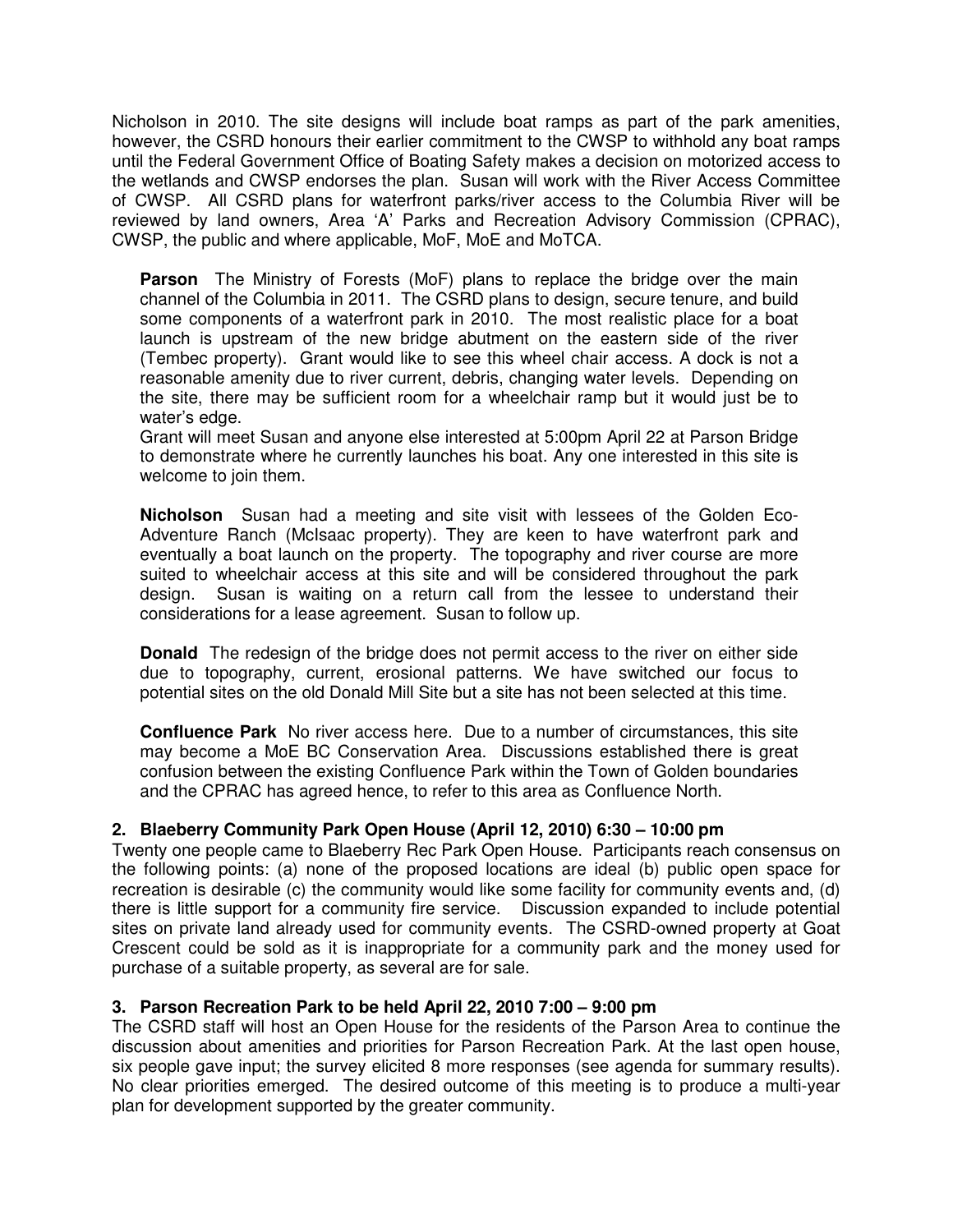# **C. CSRD Reports**

1. **Confluence Park North (defined as north of Town boundary) and Edelweiss Slough**  Susan has met with Brent Percello (MoT, Environmental Officer) and Cory Legebokow (MoE) regarding species at risk in Confluence North and Edelweiss Slough. In Donald at the new bridge site identified a species at risk; the protected habitat was accidentally destroyed by a contractor. To compensation, MoT must establish or protect a similar sites. Both Edelweiss and Confluence Park North were identified as compensation sites for protection. Confluence North may be made a BC Conservation Area. Irv discussed multiple interests in park development in that general area including Rotary Club and Greenways and Museum Society. It was established that these sites are not in the same location as Confluence North.

- 2. **Lease and Tenures**  deferred to next meeting
- 3. **Parson Receation Park**  Questionnaires summarized and demolition work needed in 2010.

4. Commissioner Workshop Training Feedback – the training session was presented by Kathleen Porter on March 4, 2010 at the Kicking Horse Lodge between 8:30 and 2:00 pm. and attended by Jenny Klafki (Chair), Julie Caldwell (Vice-Chair), Joan Dolinsky (Secretary), Rose Archibald, Irv Graham, Grant Arlt and Susan Abbott. In reponse to the training, the agenda was changed to include brief reports so Commissioners can review material and prepare questions for efficiency. The agenda has been modified and brief reports included. Julie noted that amendments to the agenda workshop be done before the meeting. Roger suggested this be done by email to staff and a report accompany the addition. Rose noted that if the agenda item was intended to include a motion, that this be prepared before and included wth the report.

5. **Pier/Floating Dock at Cedar Lake** - The silt at the edge of the lake is very thick and uncompacted. Swimmers attest to the silt being full of broken glass and nails from pallets that have been burned on the beach. These present a significant safety hazard in the day use area. Most other CSRD waterfront parks have a dock and or swimming/diving platforms for access to the water. Here, a floating removable pier could allow swimmers access to water deep enough for swimming without wading through the silt.

**MOTION:** It is moved that staff pursue the development of a dock and swimming platform at Cedar Lake subject to consultation with ILMB and MoTCA. **MOVED/SECONDED BY:** Irv/ Cherie **VOTE:** Carried **MOTION #**: **A-2010-04-03**

### **D. New Park Business**

**1. Horse Creek Access – Grant Arlt**. Historically, this is a well used access at the Horse Creek delta to the Columbia River by area residents. There is a need to develop safe, legal public access to the river and deter inappropriate motorized use to the wetlands and creek. An Adhoc group (including CWSC, Rod and Gun Club, Wildsight, land owners and local individuals) is working toward a solution. Grant may come to the commission in the future to request this site be added to the Area 'A' Parks Plan.

**2. Parson Bridge Access – Grant Arlt** Grant felt the issues were dealt with in the discussion of Agenda item B1.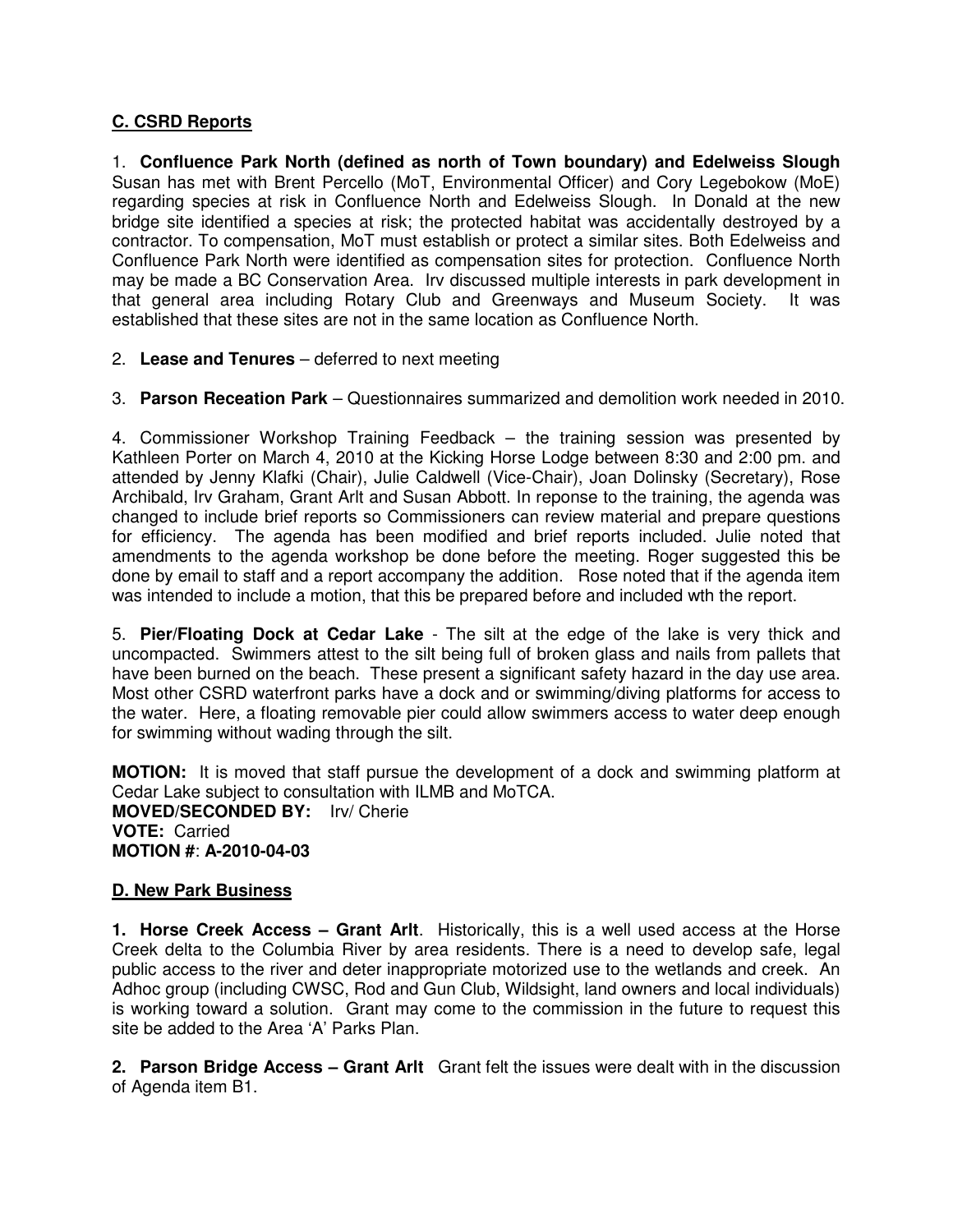- **4. Golden Heritage Rail** Trail Roger spoke of the GBRAC Zoning of the West Bench Trail. There is traditional motorized use of the trail which is the old rail grade on the West Bench. Greenways and Museum Society have identified the corridor between Canal Flats and Donald, through Kicking Horse Mountain Resort (KHMR) that is the old rail grade. Susan and Roger will look into this and get back to the Commission with their findings. Irv said that the Golden Museum wants to locate 2 interpretive signs at the Moonraker Trailheads. The topic of the signs is Columbia Lumber Company history. Partners in the Moonraker Rec Area Use Agreement, MoTCA, CSRD and GCC, are discussing details of these signs.
- **5. Spring Clean Up Events** Irv Graham Earth Day events in the area include the annual Clean Up at Reflection Lake – sponsored by Wildsight and the Active Transportation Committee (Golden). If anyone is interested in joining that group, call Jerry Wilkes for more details. Irv would like to see a clean-up on Earth Day at Confluence Park and along the town trails in the future.

### **E. Adjournment / Next Meetings**

The next two meetings are June  $16<sup>th</sup>$  and October 27.

The first field trip will be June  $17<sup>th</sup>$ , the day after the June Commission meeting and include the following sites: Parson Recreation Park, Horse Creek, Confluence North Park and Mulligan Slough. Moved by Randy/Irv.

**MOTION:** It is moved that staff have a field trip/site visit day on June 17, 2010 and include the following sites: Parson Recreation Park, Horse Creek, Confluence North Park and Mulligan Slough.

**MOVED/SECONDED BY:** Randy/Irv **VOTE:** Carried **MOTION #**: **A-2010-04-04**

#### Grand Opening of Cedar Lake

May long week end is suggested (Friday, May 21) so public gets the message that it is a family place not a party place (Conservation Officer and the RCMP are going to cover Cedar Lake heavily most weekends (definitely all long weekends) and grad week end to help spread the message that it is no longer a party site..

**MOTION:** It is move that the meeting be adjourned at 9:50 pm **MOVED/SECONDED BY:** Randy/Irv **VOTE:** Carried **MOTION #**: **A-2010-04-05**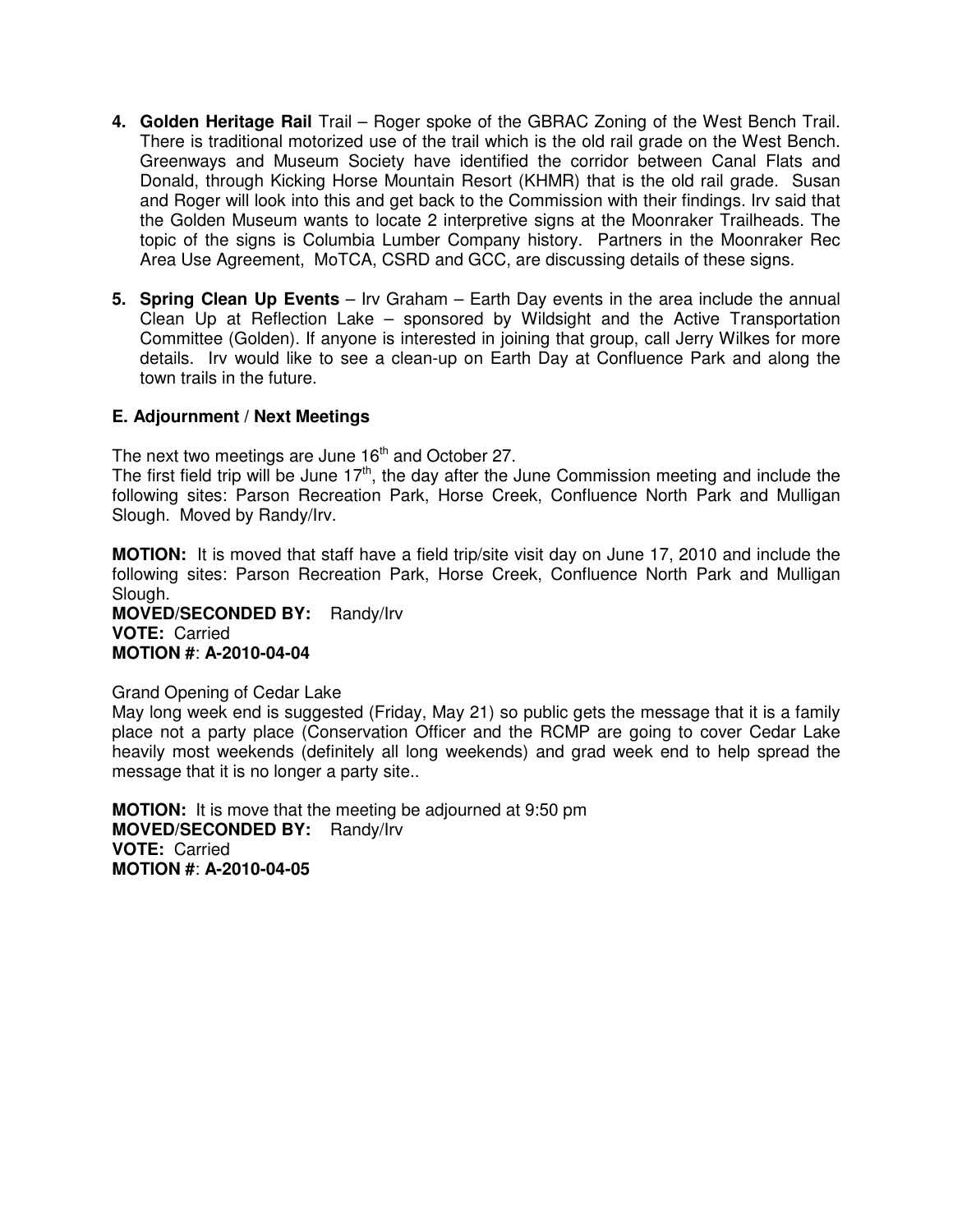# **Area 'A'**

# **Community Parks and Recreation Advisory Commission**

### **Agenda June 16 , 2010 – 6:30 pm**

# **Town of Golden – Council Chambers (lower entrance)**

# **A. Business General**

- **1** Call to Order
- **2**  Adoption of Agenda
- **3**  Adoption of Minutes
- **4**  Guests
- **5 Correspondence**

# **B. Public Participation**

# **C. CSRD Report**

- **1**  Confluence Park– Susan Abbott
- **2**  Field trip - June  $17<sup>th</sup>$ , include the following sites: Parson Recreation Park, proposed Nicholson Waterfront Park, Horse Creek, Confluence North Park and Mulligan Slough

## **D. New Park Business**

- **1**  Nicholson Waterfront Park Preliminary Site Design – Susan Abbott
- **2**  Donald Waterfront Park – Susan Abbott
- **3**  Parson Recreation Park Discussion – Susan Abbott
- **4**  Blaeberry Community Park – Susan Abbott
- **5**  Golden Nordic Club, Dawn Mountain Trails – Jeff Dolinsky
- **6**  Kicking Horse Mountain Resort – Development of Parkland – Roger Beardmore/Ron Oszust
- **7** Horse Creek River Access -

# **E. Administration**

- **1** Review of Commissioners' Roles and Responsibilities Roger Beardmore
- **2** June  $17<sup>th</sup>$  Field Trip Itinerary Susan Abbott

# **F. In Camera**

**1** Review of policy – Roger Beardmore

## **Adjournment / Next Meetings**

Meeting October 27

Field Trip: June 17, 2010 meet at Golden Town Hall, 9:00am.

July 14, 2010 - destination suggestions requested

# SNACKS WILL BE PROVIDED AS THE MEETING IS OVER THE DINNER HOUR.

TO COVER ALL THE ITEMS ON THE AGENDA, PLEASE HAVE ANY MINI-REPORTS READY AND MOTIONS PREPARED AND DISTRIBUTED AHEAD OF TIME.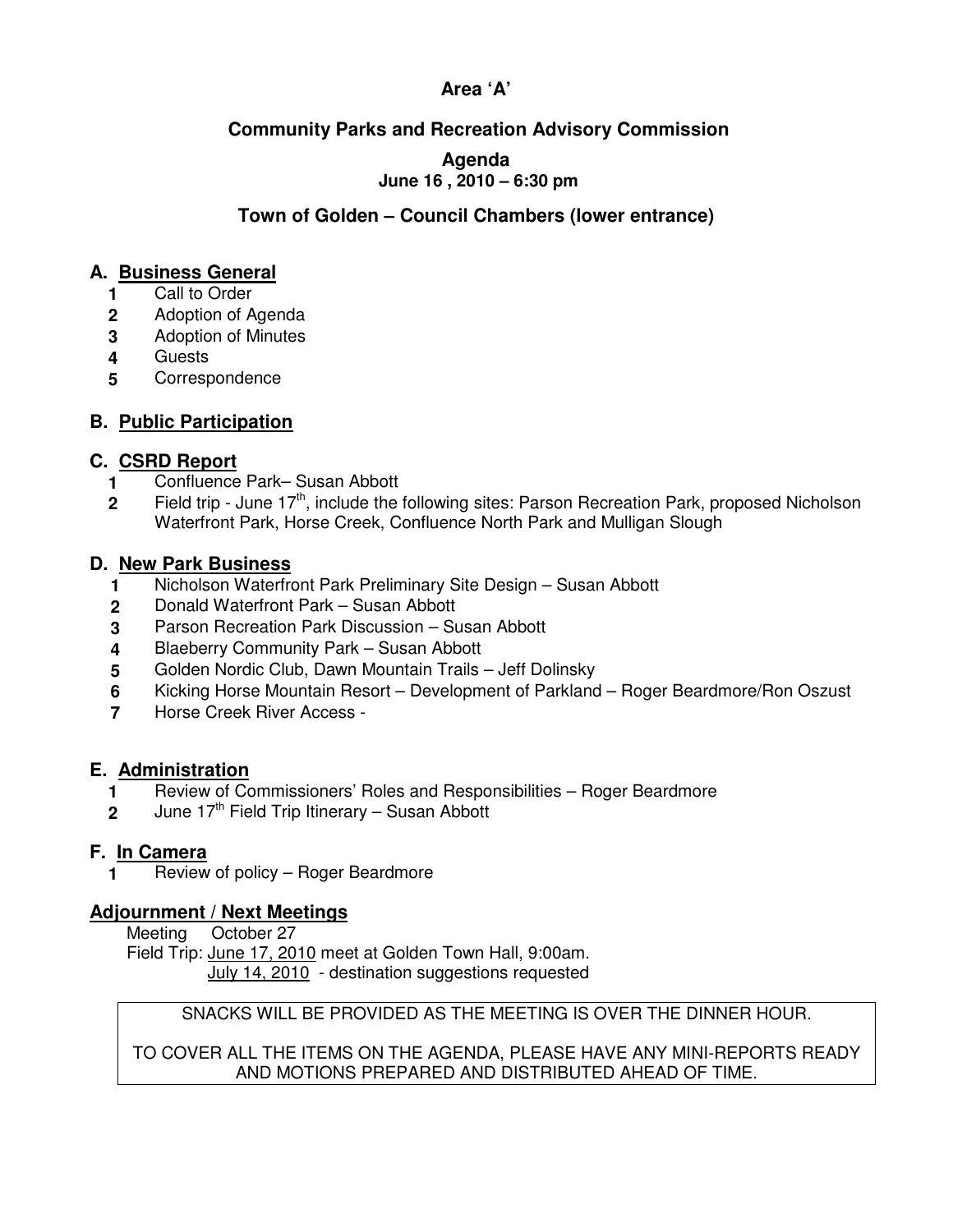#### Area A Community Parks and Recreation Advisory Commission Minutes of Commission Meeting held June 16, 2010

#### Town of Golden Council Chambers, Golden

| <b>Present Commissioners:</b><br>Jenny Klafki (Chairman)<br>Julie Caldwell (Vice-Chair)<br>Joan Dolinsky (Secretary)<br>Rose Archibald<br><b>Grant Arlt</b><br>Irv Graham<br><b>Randy Priest</b><br>Cherie Elliott | Guests:<br>Steve Paccagnan, Kicking Horse Mountain Resort<br>Hans Nieuwenhuis, Kicking Horse Mountain Resort<br>Colleen Palumbo, Golden Museum and Historical Society |
|--------------------------------------------------------------------------------------------------------------------------------------------------------------------------------------------------------------------|-----------------------------------------------------------------------------------------------------------------------------------------------------------------------|
| <b>Ex Officio:</b><br>Chris Hambruch                                                                                                                                                                               |                                                                                                                                                                       |
| Staff:<br>Susan Abbott<br>Roger Beardmore                                                                                                                                                                          | Absent:<br>Justin Telfer<br>Michelle Pinard<br>Ron Oszust                                                                                                             |

#### A. Business General

#### 1. Call to Order

The meeting was called to order by Jenny Klafki at 6:350pm

#### 2. Adoption of Agenda

An amendment to move presentations by guests to the top of the agenda

Motion: Adopt amended agenda. Julie moved, Cherie seconded Carried **A-2010-06-01** 

#### 3. Adoption of Minutes

Motion: Adopt the minutes. Randy moved, Irv seconded Carried Manuel A-2010-06-02

#### 4. Guest Presentations

#### 1. Sign Plan, Golden and District Historic Society

- Colleen Palumbo has created two interpretive signs to be erected in the Moonraker area on or near the historic 2% grade rail line. The signs were to be put at Sanders Lake and Cedar Lake.
- Colleen presented background information on the History of the Columbia River Lumber Company's activities in Golden starting in 1897. CPR needed 3000ties for one mile of rail line.
- There were many complications coming through mountains. The Columbia River Lumber Company started to go further afield to find timber. The section between Cabin Creek to Nicholson was developed first and then the west bench to Donald. In order to get wood from Donald to Nicholson where the wood as put in the water and floated down to the mill site at Golden, a 2% rail line was built. A lot of residents have relatives that worked for the Columbia River Lumber Company.
- The signs deal with this history and it makes the most sense to install the signs on the 2% trail
- 2. Development of Parkland at Kicking Horse Mountain Resort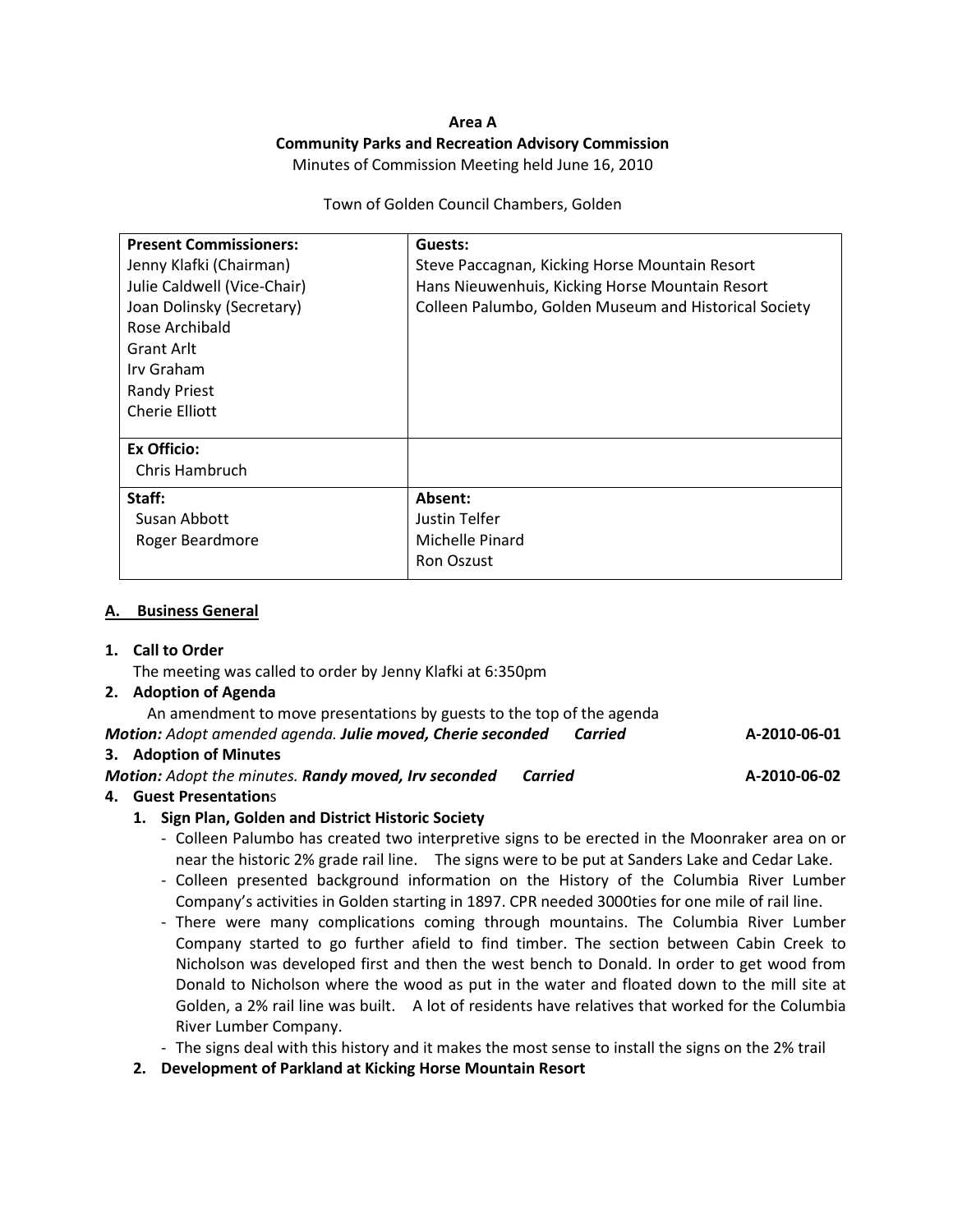- Steve Paccagnan and Hans Nieuwenhuis outlined Kicking Horse Mountain Resort's park dedication in general and their site design for two tennis courts on part of the site.
- The KHMR Parks Plan dedicates 6% to CSRD Parks and another 5.6% for green space totalling 11.6%
- The Resort is identifying suitable areas for ecological conservation and recreation public amenity, and have \$200,000 to build a children's play area and public tennis courts on the old hydro right of way from which all trees were removed
- The Resort is in a hurry so they can build it this summer. It will be located below and beside the parking lot across the road from day lodge
- The .95 hectares (about 2.5 acres) includes a trail to the day lodge will be easily accessible for residents and guests. Capital costs will be incurred by resort
- Steve believes that the current plan indicating parkland dedication is final and approved
- Roger said that it is not approved yet. Roger would like to see a strategic plan for all the parks area which is approximately 5 acres. This is something the Parks Commission could be involved
- Roger suggested a Multi-court instead of just a tennis court to provide flexibility and more choice

Motion: Susan shall continue to work with Kicking Horse Mountain Resort to plan a park to include a play structure and tennis courts then bring it forward for the Commission to review. Irv moved, Randy seconded.Carried. A-2010-06-03

- Roger suggested we should have a public meeting at the resort when the plans are finalized. Steve suggested a mail out survey to their data base.
- A lot of discussion on who gets to decide what happens with the parkland. Several people are concerned with this "Hurry-up" approach to this park, especially when parks has no signed agreement for the total package. Nevertheless there is no strong opposition to the project. Susan to pursue this with Hans Nieuwenhuis.

### C. CSRD Report

1. Parson Park site will be visited on our field trip and we will view choices for where boat launch could be accommodated. Some demolition will be happening in the park soon. Revised plan will go to public later.

### D. New Park Business

- 1. Development of Parkland at Kicking Horse Mountain Resort moved to top of the agenda (A 4.2)
- 2. Sign Plan moved to top of agenda (A 4.1)

### 3. Nicholson Waterfront Park Preliminary Site Design

- Concept plan for Nicholson shown. Eco Ranch supports the project which would develop a day-use picnic area, four river user sites, an access road and parking that is fenced and separated from the Eco Ranch.
- They do not want people accessing and using the wash house, playground, lagoons and camping area.
- Initially, there would be a walking path to the river for hand-launching canoes, kayaks, row boats and provision in the plans to develop a launch for trailered boats should the boating regulation decision support it.
- There is to be no overnight parking and there will be a gate to the site that could be locked every night. A trial period will have the gate left open; but if problems arise with partying, then it will be locked.
- Mountain View Properties, John and Kathy-Anne McIssac, spoke about dedicating the land to the CSRD - but there are some issues that will take longer so, in the meantime, CSRD will pursue a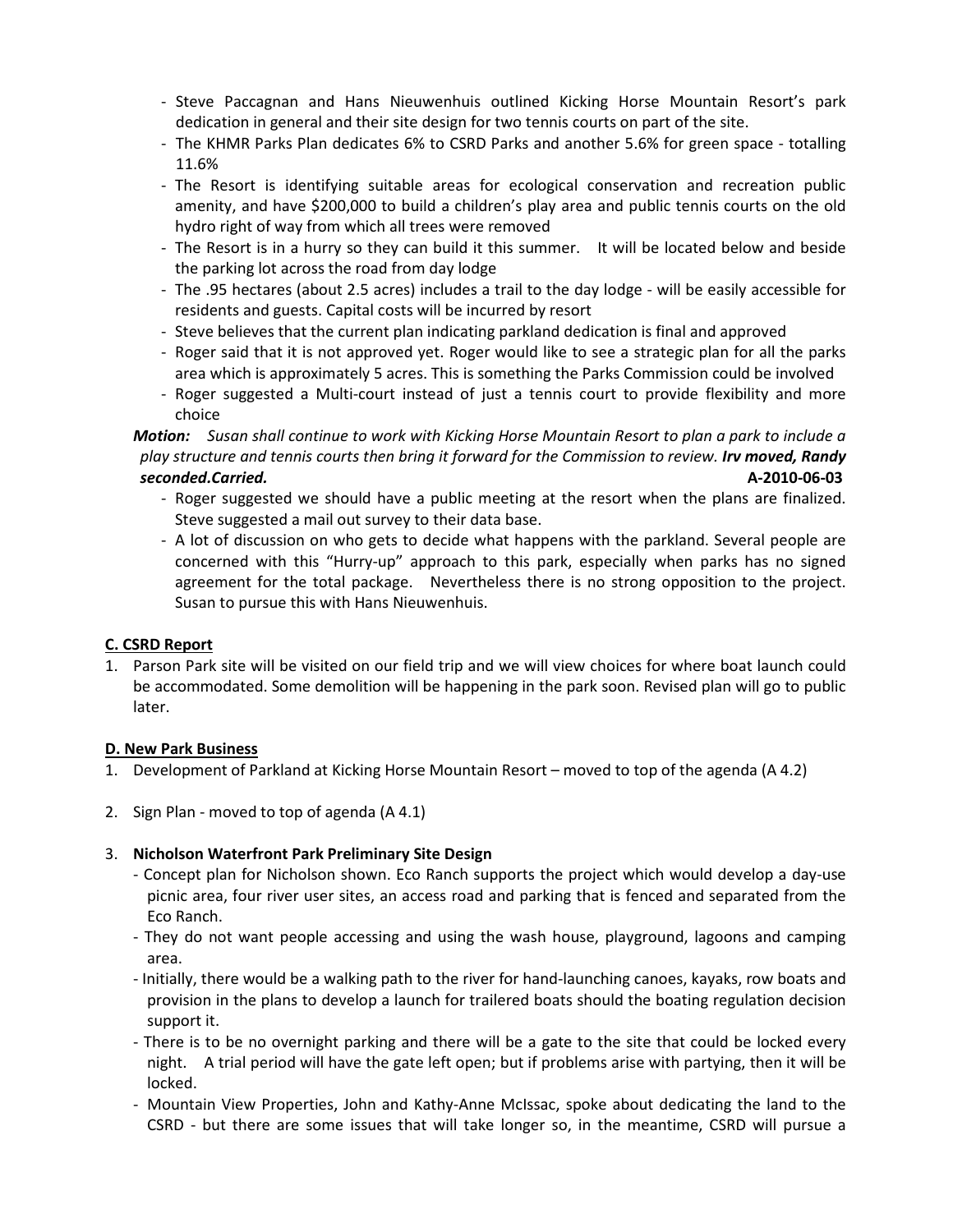Statutory right-of-Way.

- The CSRD will pay for registering the SRW on title and to apply to remove the land from the ALR. Construction is anticipated to start in 2011.

### 4. Donald Water Front Update

- Susan arranged a power boat trip downstream from the Donald Bridge to assess the banks for a boat launch site.
- Brian Lundstrom, representing the power boaters, and Will Devlin, representing canoeists, Susan Abbott and Ron Oszust attended.
- A good site for a boat launch was found on the old Donald Mill site close to Cemetery and not far from Bluewater Marl Creek Provincial Park.
- It is private land, the owners have a preliminary subdivision plan and the property is on the market. Most of the property adjacent to the river is for residential subdivision and development. The Local Government Act stipulates that 5% of land being subdivided for residential development be dedicated for parkland, therefore there is good potential for future accommodation of a waterfront park with launching amenities, should the subdivision go ahead.

### 5. Parson Recreation Park

- will have a Demolition and Earthworks contract issued soon
- This will remove hazardous and unwanted features on site (as identifies by the Risk Assessment and the recommendations of a Structural Engineer from Cascade Engineering in Canmore). It will also prepare the site for future amenities.
- A full site plan will need to go to the public next year.
- The skating rink will be ready to go by Christmas 2010.

### 6. Blaeberry Community Park

- Susan met with Trixie Seward regarding her property on Blaeberry School Road. This property was not perfect as it was not central, not large enough for a park, fire hall if the community wants one and a community hall.
- It is in the ALR so the lease could only be 3 yrs.
- Trixie really wants this to be a park and is ready to have the CSRD create a Statutory Right-of-Way with 5-6 acres of her land for a park and have it taken out of the ALR. Trixie has indicated that she may donate the land to the CSRD in her will.
- Susan is going to contact all the people in the Blaeberry who responded negatively to this property to see if they feel differently now with these changes.

#### 7. Horse Creek River Access

Motion: That Horse Creek delta be added to the Area 'A' Parks Plan. Julie moved, Grant seconded.

- Discussion: Roger recommended that we wait to make this decision until we have had more consultation and involve the public. The issue was to be decided after we see the property. Motion abandoned.

### 8. Off-Road activity at the Confluence North

- Discussion of Cory Legebokow with Ministry of the Environment (MoE) is working to get tenure and to control current ATV users
- Luke Burley wants to put an application for an off-road play area in town or close to town. Perhaps this group should come to us with some options they feel could work

### E. Administration

1. Field trips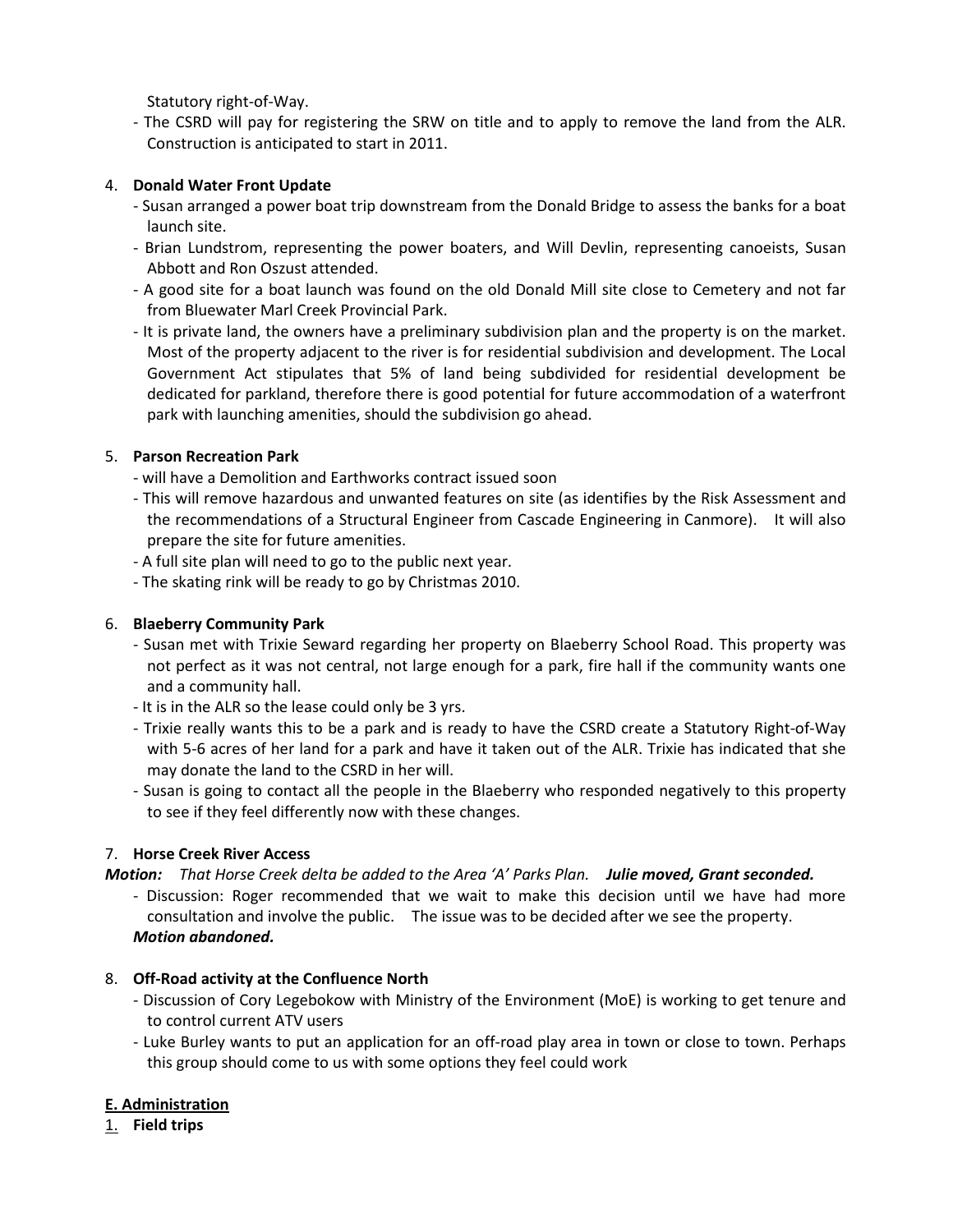- June 17 2010, meet at Town Hall at 9:00 am and visit Parson first, Horse Creek, and other sites as time permits.
- July 14, there were suggestions of a paddle from Nicholson to Golden (about 2 hour trip) or a drive to see the new Kinbasket Boat Launch. Susan to email options for us to agree on.
- 2. Medical Leave Susan will be taking medical leave for 3 months starting July 23 and will be out of commission for 3 months. She may do some work from home.

#### F. In Camera

1. Policy Review - please honour the no disclosure policy on different things we look at that are not completed yet.

Adjournment/ Next meeting -adjournment at 9:00pm Motion: Meeting to be adjourned. Grant moved, Julie seconded

Next meeting is Oct.27, 2010.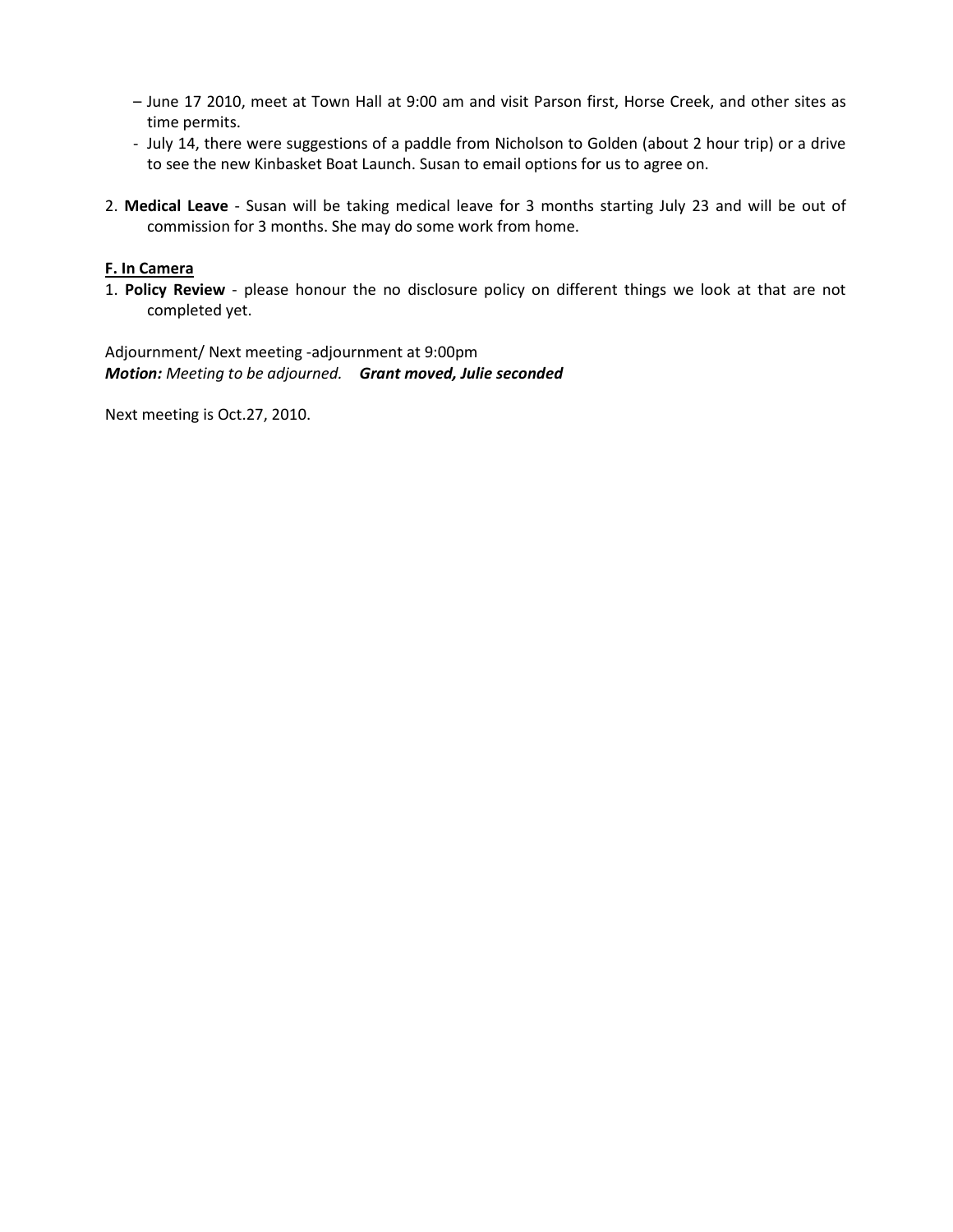

### **CSRD – Rural Golden**

**Area 'A' Community Parks and Recreation Advisory Commission** 

**Agenda** 

**October 27, 2010**

**Golden Council Chambers 6:00 pm**

**File: 6140 30 03**

### **A. Business General**

- 1 Call to Order
- 2 Adoption of Agenda
- 3 Adoption of Minutes
- 4 Introduction of Guests:
- 5 Correspondence –

### **B. CSRD Report**

Project updates:

- 1. Kelley Property Blaeberry
- 2. Columbia View Homes Ltd. Property Nicholson
- 3. Cedar Lake Campground
- 4. Parson

### **C. Park Business**

- 1. 5 Year Financial Plan
- 2. 2011 Capital Budget
- **D. Public Presentation & Participation**

### **E. Administration**

1. Commissioner Terms – Appointment process

# **F. In Camera**

### **G. Adjournment / Next Meetings**

Site Visit/Field Trip: \_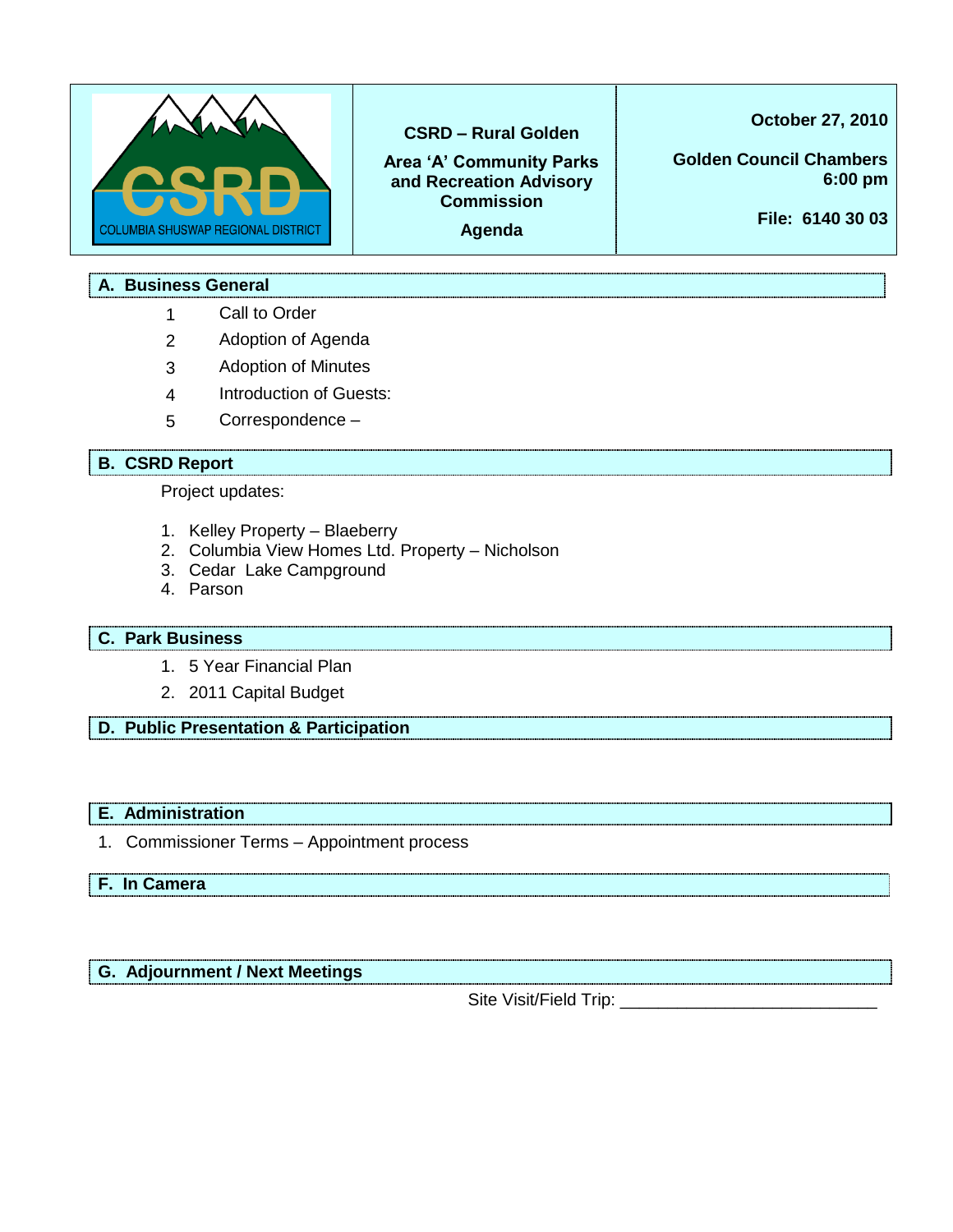### **Area 'A' Community Parks & Recreation Advisory Commission**  Minutes of the Information Meeting held October 27, 2010 Town of Golden Hall, Golden BC. (NO QUORUM)

### **Present Commissioners:**

| Jennifer Klafkie  | non-voting |
|-------------------|------------|
| Irvl Graham       | voting     |
| <b>Grant Arlt</b> | voting     |
| Justin Telfer     | voting     |
| Joan Dolinsky     | voting     |

**Ex officio:** Chris Hambruch

**Staff:**  Roger Beardmore

**Absent:**  Cherie Elliott Julie Caldwell Randy Priest Rose Archibald Ron Oszust Susan Abbott

**Note:** There was no quorum, so this was an information meeting only.

### **Correspondence**

**1.** Stewardship Partners Letter – Clarifying wetland access.

**2.** Report from Amy Wyatt on management of Cedar Lake – In general the public was very happy with the improvements and the area was well used. There was a problem with the collection of fees and only collecting them on the weekends. Fees will be collected every day next year. This will be more cost effective, consistent, and easier to get compliance as well it will make garbage collection better.

### **Project Updates – Roger**

### **1. Kelley Property – Blaeberry**

Getting the right-of-way established. This will go before the CSRD Board for approval in the spring. This property is  $\frac{1}{2}$  way along Olberg Johnson Road. There will be more community consultation on this. Roger will get maps of the Kelley and Trixie Seward property.

### **2. Columbia View Homes Ltd. Property**

Statutory right-of-way is going ahead and will be achieved by the spring. Progress on this stalled this summer as the property owner was considering donating the property. They are not ready for this year and may do this in the future. There is some personal business related to the property before they can donate it. So in the mean time the right of way will be established and the project will proceed as planned.

### **3. Cedar Lake**

Planning to put in a replacement floating dock. Joan brought up issue of dogs at the beach. Irv mentioned that there is an illegal campsite near Cedar Lake that is frequently used and is a fire hazard.

### **4. Parson Project**